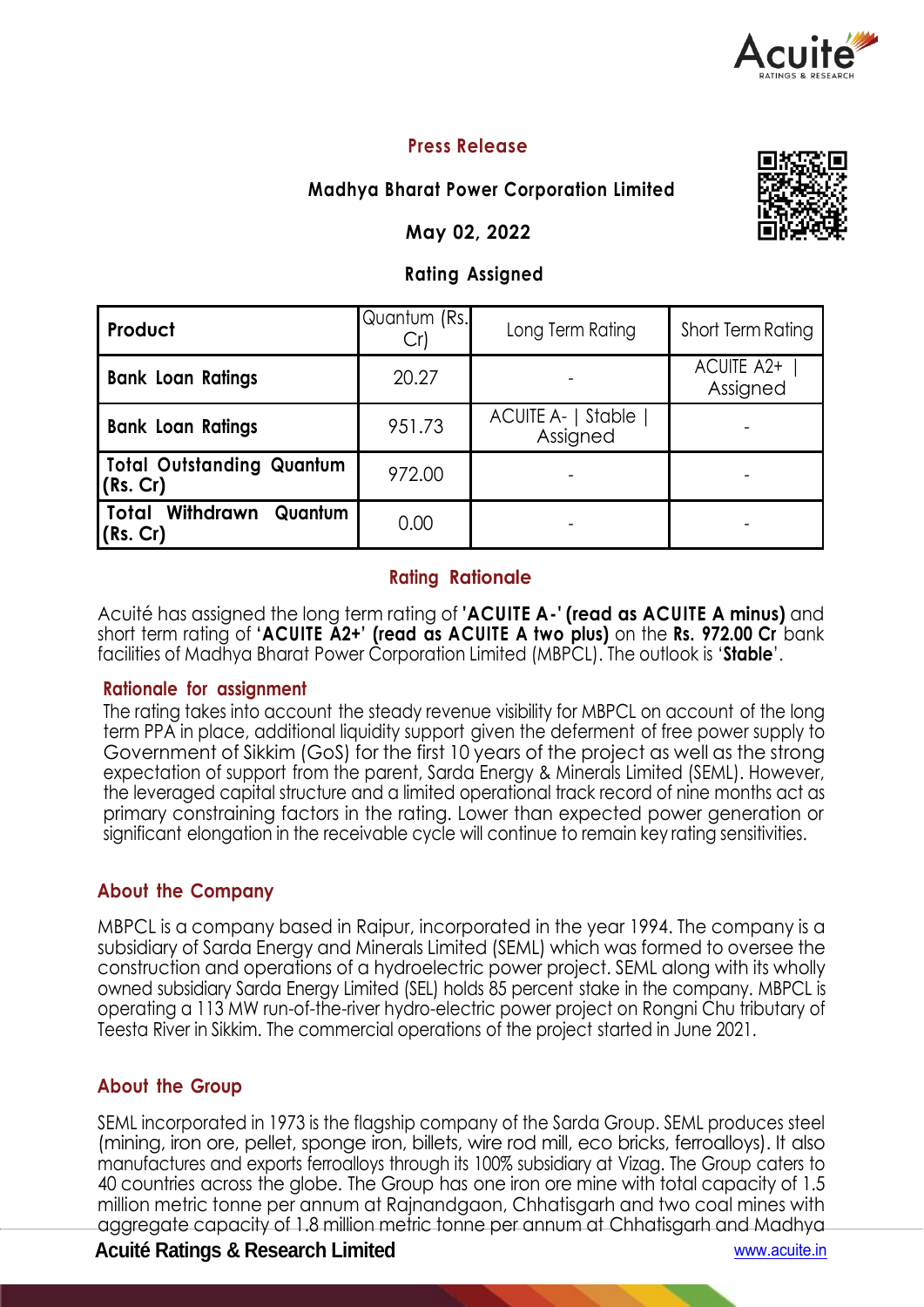Pradesh primarily for captive consumption. The Group also has captive thermal and waste heat plants with total capacity of 161.5MW that cater to 100% of the company's in-house power requirement. Further, the Group also has interests in hydropower projects through special project vehicles. Apart from MBPCL, the group has two operational hydro power plants each at Uttarakhand and Chattisgarh and one under construction power plant on the Rehar River in Chhatisgarh.

## **Analytical Approach**

Acuité has considered the standalone business and financial risk profile of MBPCL. Further, Acuité has also factored the support available from SEML in case of any deficit in cash flows as per the stated posture of management.

# **Key Rating Drivers**

### **Strengths**

**• Low offtake risk marked by long term Power Purchase Agreement (PPA) with Chhattisgarh State Power Distribution Company Limited (CSPDCL):**

MBPCL has set up a 113MW run-of-the-river hydroelectric power project on Rongni Chu tributary of Teesta River in Sikkim. The company has entered into a long term PPA with CSPDCL for the supply of hydel power at cost plus return on equity model for a period of 35 years. The provisional tariff order has considered 85 percent of the total project cost incurred until March 31, 2021 and return on equity of 15.50 percent. The presence of a provisional tariff order, until the receipt of the final order, mitigates the offtake risk and provides long-term revenue visibility. Additionally, as per the provisional order CSPDCL shall compensate the company at the rate of Rs. 6.499/KWh towards free power supply to the home state i.e. GoS for 10 years from the date of commencement of operations and pay Rs. 1.20/kWh for the secondary energy generated and supplied. While the company remains exposed to customer concentration risk, Acuité believes that the long-term revenue visibility supported by the PPA with CSPDCL and the provisional tariff order is a significant credit protection factor.

### **• Improved liquidity on account of deferred free power supply to GoS:**

Government of Sikkim (GoS) has agreed to defer a significant part of the free power share reserved for the home state. Nine out of the total twelve percent free power share (to be paid in cash) will be deferred for the initial ten years and will be paid in equal installments from the eleventh year to the twenty fifth year. The power will alternatively be supplied to CSPDCL at a rate no greater than Rs. 6.499/ kWh. As a result, the aggregate outflow of Rs. 24-33 Cr per annum in the first ten years of the project has been reduced to Rs. 6.20-8.28 Cr, thereby providing additional liquidity of Rs. 18-24 Cr annually through FY2022-31. 70 percent of the total outstanding debt is expected to be repaid during this period. From 11th to 25th year, payment towards the nine percent deferred power shall be made in 15 equal instalments of Rs. 14.58 Cr each along with additional 1 percent free power. Acuité expects this arrangement to provide additional liquidity support to the entity during the initial ten year period.

#### **• Strong financial flexibility and resource mobilization ability on account of support from SEML:**

MBPCL is part of the renewable energy business of the Sarda Group. SEML along with its wholly owned subsidiary SEL holds 85 percent MBPCL. SEML produces steel (mining, iron ore, pellet, sponge iron, billets, wire rod mill, eco bricks, ferroalloys). It also manufactures and exports ferroalloys through its 100% subsidiary at Vizag. The Sarda Group caters to 40 countries across the globe.

The Group diversified into renewable energy sector in early 2000. The company commissioned its first 4.8MW hydro power plant in the year 2008. At present the group has a total operational hydropower capacity of 143 MW and proposed capacity of 25 MW.

×.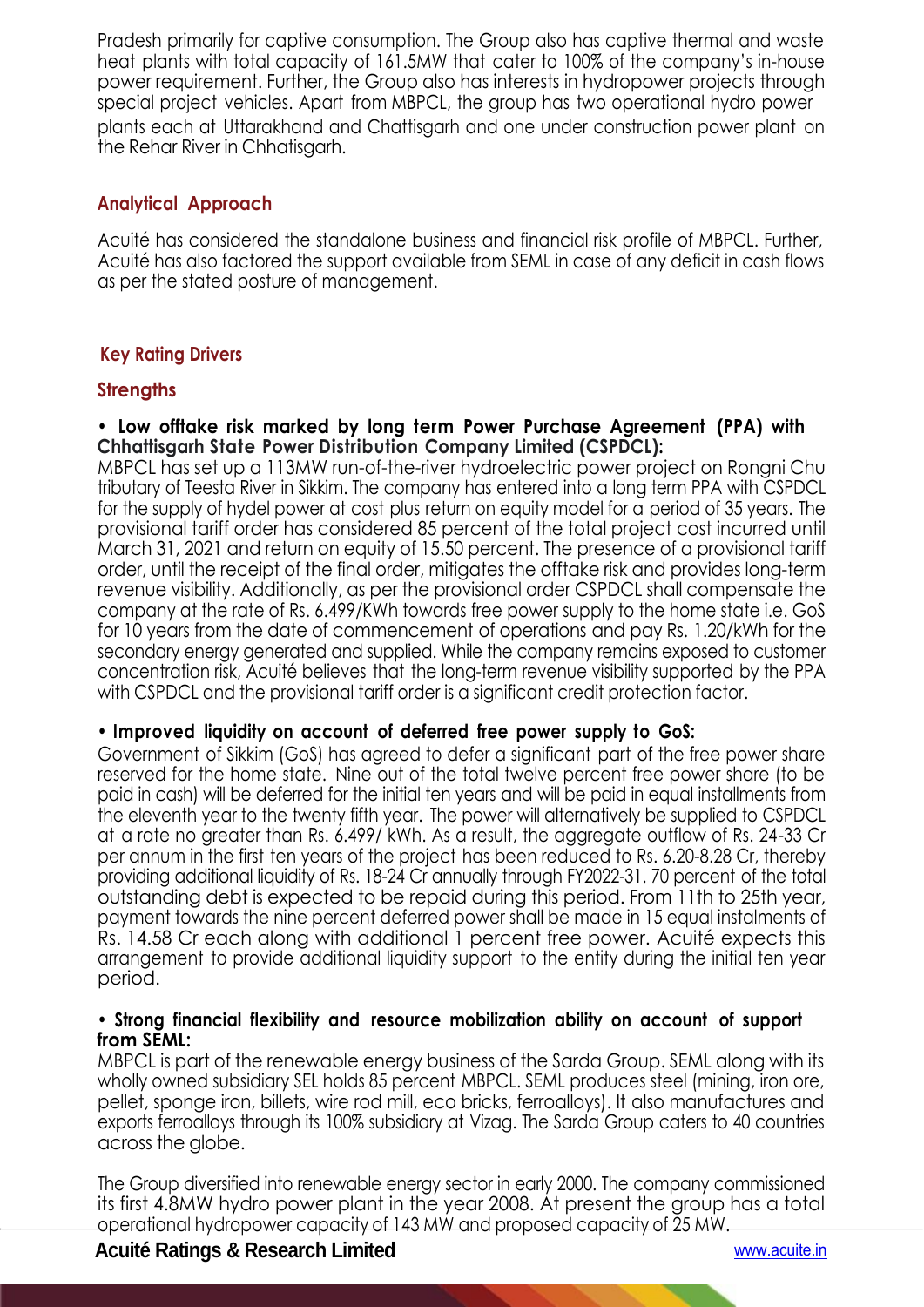MBPCL is operating a run of the river hydro project with total capacity of 113 MW in Sikkim on Rongni Chu tributary of Teesta River. The commercial operations of the project started in June 2021.

SEML, the parent company shall ensure timely repayment of dues in the event of shortfall in cash inflow into the Trust and Retention Account (TRA). In addition, SEML along with other group companies has infused significant unsecured loan of Rs. 97.35 Cr until March 31, 2021.

MBPCL will continue to receive support from SEML on the back of Sarda Group's operational track record and healthy financial position. The Group reported total revenue of Rs. 2198.81 Cr for FY 2021 with average earnings before interest, tax and depreciation (EBITDA) and profit after tax (PAT) margins of 21 percent and 10 percent respectively through 2019-21. The consolidated group net worth and debt as on March 31, 2021 stood at Rs. 2260.61 Cr and Rs. 1715.00 Cr respectively. Of the total debt, Rs. 952.00 Cr is attributable to the Hydro project undertaken by MBPCL. The consolidated net cash accruals of SEML was Rs. 451.47 Cr against repayment obligations of Rs. 112.64 Cr for FY21. Further, the unencumbered cash and bank balance stood at Rs. 97.58 Cr as on March 31, 2021.

### **Weaknesses**

#### **• Leveraged capital st ructure on account of significant t ime and cost overruns in project completion:**

The initial project consisted of 96 MW hydel power plant with total project cost of Rs. 492.32 Cr. However, the project capacity was revised from 96 MW to 115 MW. Later, MBPCL found it feasible to generate 113 MW and the revised project cost increased to Rs. 1453.34 Cr. The time and cost overruns was primarily on account of substantial increase in tunneling cost due to alluvial soil, bankruptcy of its civil contractor thereby causing difficulties in remobilization and disruptions caused by the spread of Covid -19. Presently, the leverage of the entity as on March 31, 2021 stood at 2.16 times with total tangible net worth and total debt of 493.25 Cr and 1065.65 Cr respectively. Total debt includes long-term debt of Rs. 947.96 Cr, accrued interest on term loan of Rs. 20.35 Cr and unsecured loan from promoters of Rs. 97.35 Cr. The company prepaid Rs. 100.00 Cr debt in December 2021. The entire debt has been taken over by IREDA in March, 2022. The current leverage (which includes unsecured loans from promoters) post prepayment and commencement of commercial operations stood 1.84 times. The overall debt service coverage ratio (DSCR) is expected to remain in the range of 1.49-1.97 times during the repayment period from FY2022-2037.

### **• Hydrological risks associated with run-of-the-river power generation:**

Run-of-the-river power is instrinsically an unstable source of power, as there is little or no capacity for water storage. However, MBPCL has mitigated this risk to a degree by the construction of a barrage. The construction of the barrage ensures adequate water supply to generate power for minimum 3-4 hours even during lean season of the year. However, the project primarily depends on adequate flow of river water and is dependent on well spread monsoon to support higher unit generation. The project area receives major rainfall during the period from June to November with peak plant load factor (PLF) of about 89 percent in August and low PLF of 7-8 percent in January. Acuite noted that there was no power generation in February and March of FY2022, as the plant was shut in order to fix a structural glitch; however, in regular course it is expected to be inoperative for 25-30 days through the lean season for routine maintenance. MBPCL's average PLF nevertheless, has been about 39 percent for 9 months of FY2022.

Since, revenue is entirely dependent on generation, absence of or volatile power generation in certain months may adversely impact the cash flows and financial flexibility. However, this risk is offset to some extent by the support available from SEML.

### **• Customer concentration and limited operational t rack record:**

The Company is dealing with one customer- CSPDCL, which exposes it to customer concentration risk. Any renegotiation or other changes in the agreement that could reduce the offtake will adversely affect the revenue and the liquidity profile of the company. Further,

 $\overline{\phantom{0}}$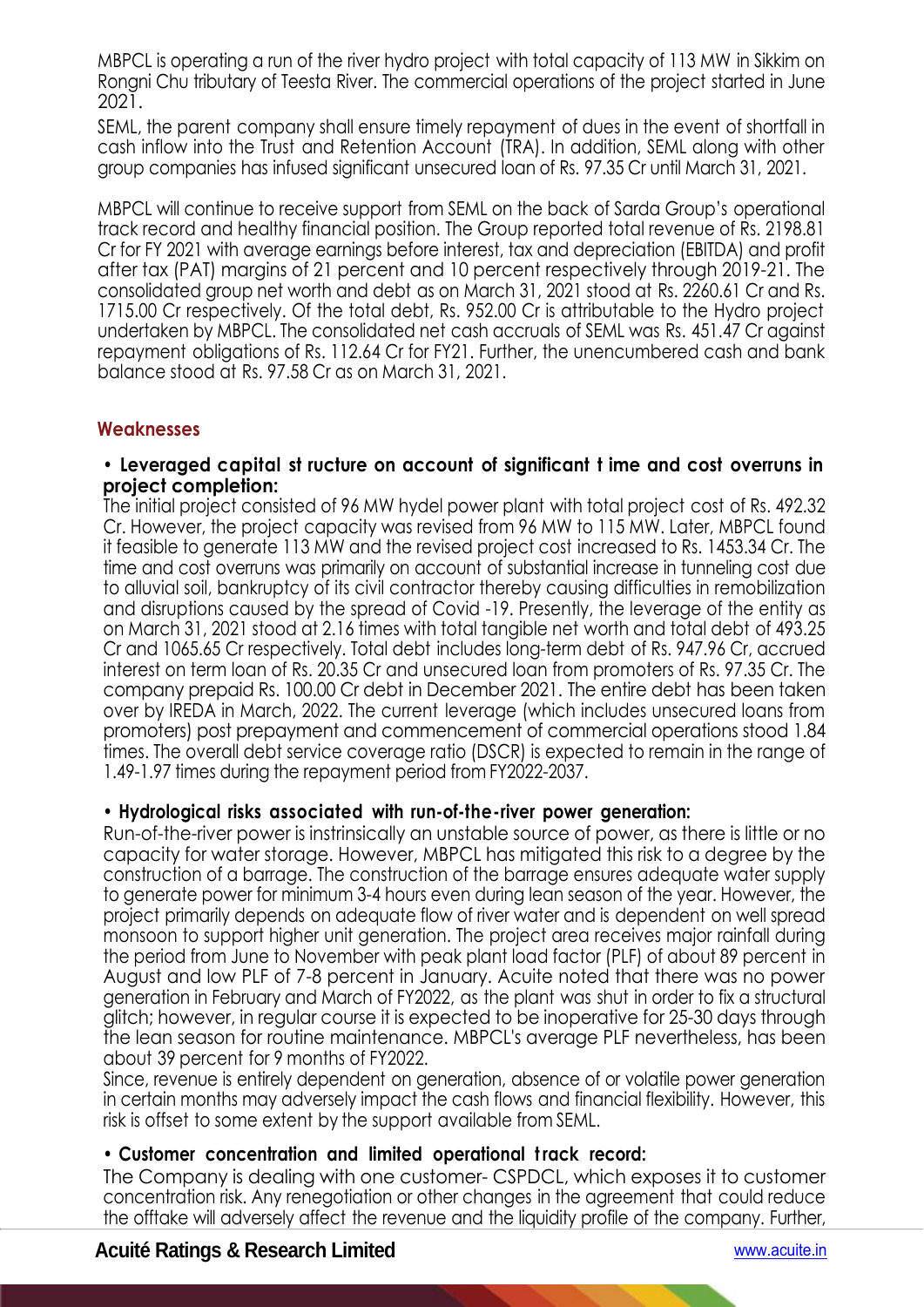the operational efficiency of the plant along with receivable cycle towards payment from CSPCL is yet to be seen over a reasonably long time, since the plant was commissioned in June 2021 and has a limited operational track record.

# **ESG Factors Relevant for Rating**

Renewable energy projects are typically considered environmentally friendly, thereby contributing to the reduction of greenhouse gases (GHGs) including carbon emissions. Hydro power is an older renewable energy technology that contributes significantly to global power generation, and is used for baseload electricity generation, replacing traditional baseload sources such as coal and nuclear power.

However, hydro power projects involving construction of dams are large, require years of construction, involve massive deforestation, divert river flow, and affect local communities. Such large land use can potentially alter the ecosystem and hurt the environment. The run-ofriver hydro power plants, because of their lack of large reservoirs have less environmental impact. However, it disrupts the longitudinal connectivity by fragmenting the river. Also, the consequences of climate change can adversely impact power generation from these sustainable sources. The changes can cause greater variability in the water flows and river levels. Ensuring resilience to climate change risk may require future adaptation to relevant technologies, thereby increasing overall maintenance costs.

# **Rating Sensitivities**

- Lower than expected hydel power generation adversely affecting the revenues
- Stretch in the receivable cycle adversely impacting the liquidity profile

## **Material covenants**

- Debt/Equity <= 3x.
- Debt service reserve account (DSRA), equivalent to one quarter of repayment obligation to be built up by March 31,2023 and equivalent to 2 quarter of repayment obligation to be built by March 31,2024

## **Liquidity Position: Adequate**

The liquidity of the company is adequate marked by healthy cash accruals against scheduled repayment obligations. The company has generated cash accruals of Rs. 183.00 Cr against repayment obligation including interest of Rs. 123.00 Cr in FY2022 (Provisional). The cash accruals and repayment obligations along with interest are expected to be in the range of Rs. 235-240 Cr and Rs. 125-135 Cr in FY2023 and Rs. 230-235 Cr and Rs. 127-139 Cr in FY2024. Further, out of the total sanctioned facility of Rs. 936.73 Cr, the company has undrawn limit of Rs. 107.88 Cr. Additionally, the deferment in the payment of free power supply claim to the GoS provides additional liquidity of Rs. 18-24 Cr during the initial 10-year period, thereby improving the overall DSCR to 1.93 times against 1.86 times. The funding support available from SEML is also expected to provide stability to the liquidity position in the event of any cash flow deficit into the TRA.

## **Outlook: Stable**

Acuité believes that MBPCL will maintain a 'Stable' outlook on account of the low off take risk arising due to the enforcement of the provisional PPA and support from the Group. The outlook may be revised to 'Positive' in case of higher than expected PLF leading to higher cash flow generation. Conversely, the outlook may be revised to 'Negative' in case of any significant drop in power generation levels, or any significant delay in receivables leading to deterioration of its financial risk profile and liquidity.

e.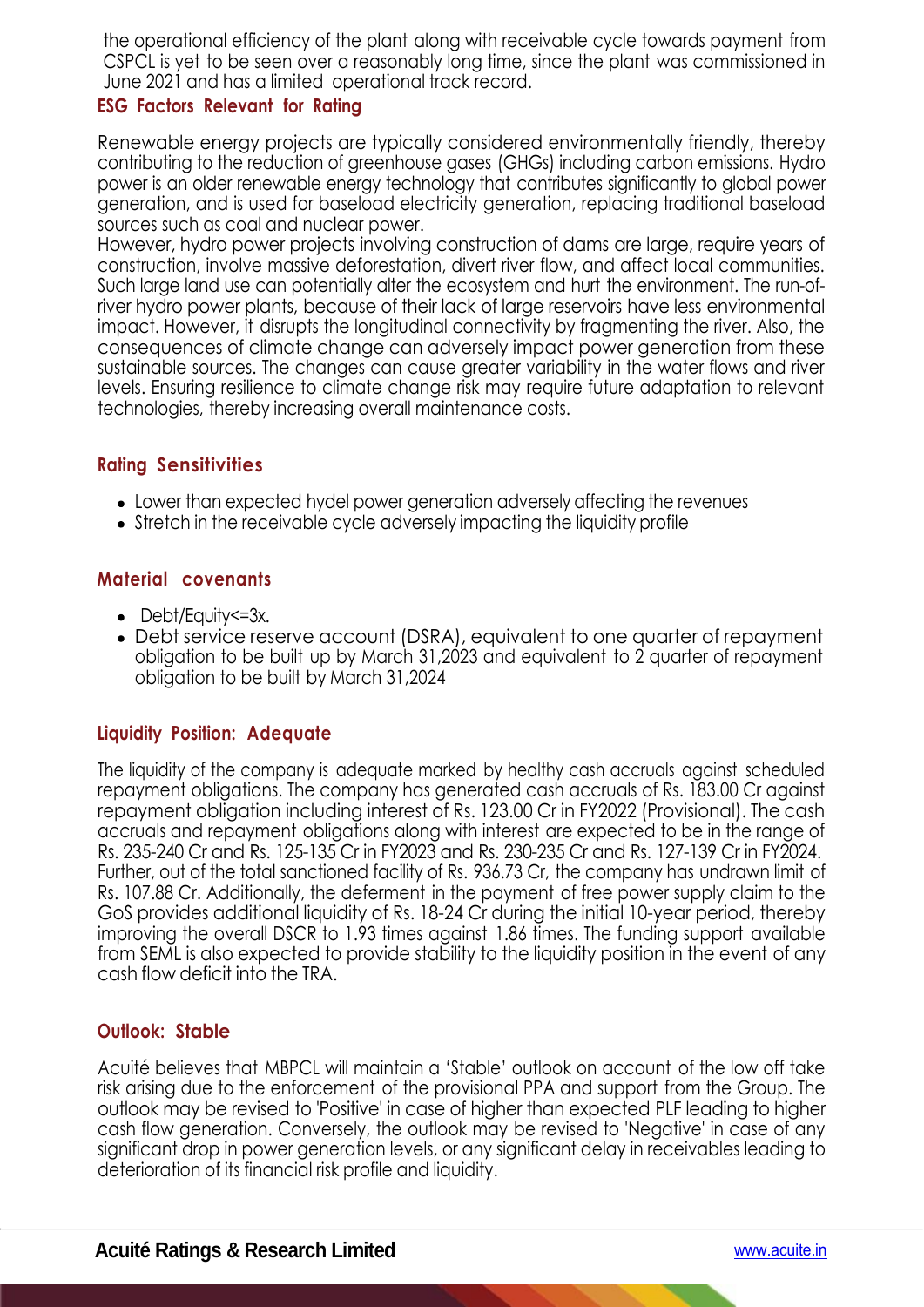### **Key Financials**

| <b>Particulars</b>            | Unit  | FY 21 (Actual) | $\overline{FY}$ 20 (Actual) |
|-------------------------------|-------|----------------|-----------------------------|
| Operating Income              | Rs.   |                |                             |
| <b>PAT</b>                    | Rs.   |                |                             |
| <b>PAT Margin</b>             | ו%'   |                |                             |
| Total Debt/Tangible Net Worth | Times | .16            |                             |
| <b>PBDIT/Interest</b>         | limes | 376.45,        | 203 9                       |

#### **Status of non-cooperation with previous CRA (if applicable)**  None.

### **Any other information**

None

### **Applicable Criteria**

- Default Recognition https://www.acuite.in/view-rating-criteria-52.htm
- Infrastructure Sector: https://www.acuite.in/view-rating-criteria-51.htm
- Application Of Financial Ratios And Adjustments: https://www.acuite.in/view-rating-criteria-53.htm
- Group And Parent Support: https://www.acuite.in/view-rating-criteria-47.htm

### **Note on complexity levels of the rated instrument**

https://www.acuite.in/view-rating-criteria-55.htm

### **Rating History:**

Not applicable.

### **Annexure - Details of instruments rated**

| Lender's<br><b>Name</b>                                                | <b>ISIN</b>              | <b>Facilities</b>          | Date Of<br><b>Issuance</b> | Coupon<br>Rate                          | Maturity<br><b>Date</b> | Quantum<br>(Rs. Cr.) | Rating                                    |
|------------------------------------------------------------------------|--------------------------|----------------------------|----------------------------|-----------------------------------------|-------------------------|----------------------|-------------------------------------------|
| Not Applicable Not Bank<br>Not Applicable Guarantee                    |                          |                            | Not                        | Not<br>Applicable Applicable Applicable | Not                     | 20.27                | <b>ACUITE</b><br>$A2+$<br>Assigned        |
| Not Applicable Not<br>Applicable                                       |                          | Proposed<br>Cash<br>Credit | Not                        | Not<br>Applicable Applicable Applicable | Not                     | 15.00                | <b>ACUITE</b><br>A-<br>Stable<br>Assigned |
| Indian<br>Renewable<br>Energy<br>Development<br>Agency Ltd.<br>(IREDA) | <b>Not</b><br>Applicable | Term Loan                  | Not<br>available           | Not<br>available                        | Not<br>available        | 936.73               | <b>ACUITE</b><br>A-<br>Stable<br>Assigned |

\***Proposed Bank Guarantee**: Fully interchangeable with Letter of Credit (LC).

k,